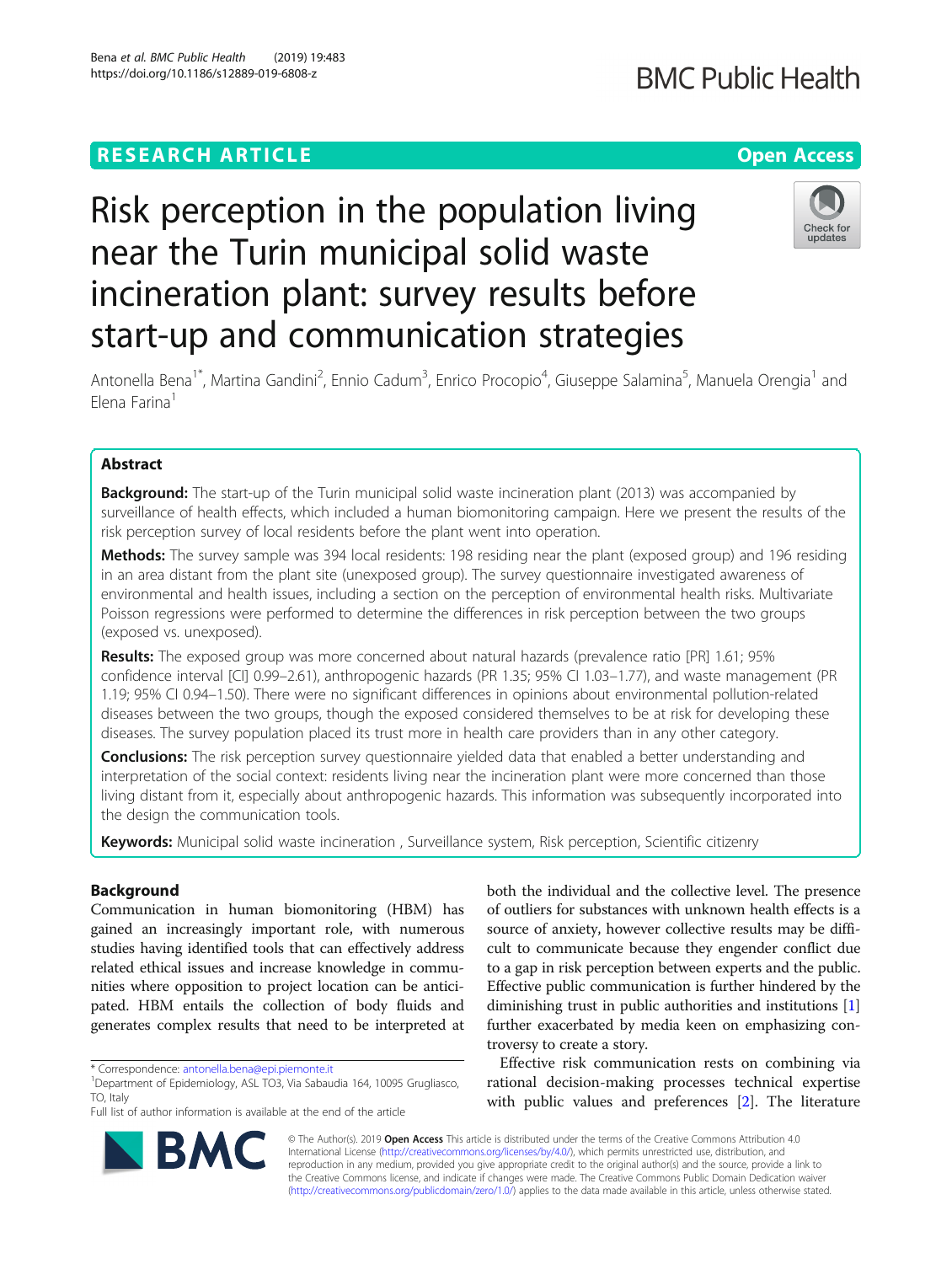suggests that traditional strategies (meetings, newsletters, web sites) be coupled with modern communication tools (risk perception surveys, structured opportunities for stakeholder engagement and discussion with decision makers) [[3\]](#page-8-0). Risk perception in HBM programmes can support local government agencies in evaluating the effectiveness of their prevention interventions [[4\]](#page-8-0). Participation by institutional, programming, planning, and evaluation tools at various levels - European, national, regional and local - is envisaged [[5\]](#page-8-0).

HBM studies conducted in Italy have included communication strategies that combine traditional and innovative tools [\[4](#page-8-0), [6](#page-8-0)]. One such study is SPoTT (SPoTT is the Italian acronym for Population Health Surveillance in the area of the Turin municipal solid waste incineration plant). The Turin plant went into operation in 2013. The plant site is located in an area heavily polluted with industrial emissions and consistent vehicular traffic. The local community had been initially involved in a participatory decision project to identify an area for locating the plant [[7\]](#page-8-0). Other not previously considered sites were then identified and subjected to technical-environmental analyses. At the end of the decision process, another site was selected over the community's original site of choice .

During plant construction, information campaigns, exploratory and public relations initiatives were implemented by the engineering company responsible for plant design and operation [\[8](#page-8-0)]; nonetheless, a strong opposition movement had gained momentum by the time the plant went into operation. The environmental agency ordered a HBM study and a multidisciplinary team designed SPoTT, which is a comprehensive HBM study [\[9\]](#page-8-0). A citizens association opposed to the plant proposed an alternative HBM study that would measure the presence of metals in children's toenails. To date, neither the protocol nor the results of these analyses are available.

The project team decided to combine traditional communication strategies with modern risk communication tools to better interpret the local social context. The questionnaire for the SPoTT study was designed to gather information on work, lifestyle, health, and nutrition that would be useful for interpreting the biological data. The questionnaire also included a series of items investigating risk perception. Risk perception is a recognized element in defining suitable communication strategies and supporting effective prevention policies. Changes in risk perception after presentation of the HBM study results and of emission monitoring of the plant will be analyzed on conclusion of the SPoTT study after completion of the ongoing follow-up phases.

The effects of a community's habituation to an incineration plant, in attitudes and risk perception [[10\]](#page-8-0), as well as prolonged concern about health effects and issues related to waste transport, have been documented [\[11](#page-8-0)]. This paper compares the results of a risk perception questionnaire two groups of residents completed before the incineration plant became operational and the alternatives for communication adopted as a consequence.

# Methods

## Communication tools

The SPoTT study employed several communication tools. The study protocol, approved by the local ethical committee, was available on the programme's web site ([www.dors.](http://www.dors.it/spott) [it/spott\)](http://www.dors.it/spott). A local monitoring committee, composed of local civil authorities, health and environmental technicians, held public meetings to illustrate the HBM programme. Upon enrolment, residents interested in participating in the study gave their written, informed consent after being informed about the study objectives and methods and personal data treatment. Participants could withdraw from the study at any time.

#### The questionnaire

The SPoTT HBM questionnaire was administered by trained personnel to 394 local residents (age range, 35–69 years; resident for at least 5 years in one of the two study areas). The study population was divided into two groups: 196 residents living in an area where models estimated metal deposition < 0.007 mg/m<sup>2</sup>/year (unexposed area); 198 residents living in an area with estimated metal deposition  $> 0.014$  mg/m<sup>2</sup>/year (exposure area). The recruitment percentage was 51.5% (394 of the 765 individuals contacted were enrolled). A CALPUFF Lagrangian particle software model that included the CALMET diagnostic wind model and the CALPOST post-processor was used to determine the fallout of the solid waste incinerator and obtain an estimate of metal deposition in the study area. The forecasting model was validated with the environmental monitoring station data for benzene,  $NO_2$ ,  $NO_x$  and  $PM_{10}$ .

Study participants were randomly sampled from the municipal registry, stratified by sex and five-year age groups [[9\]](#page-8-0). Due to the nature of the sampling strategy, participants recruited for the HBM were representative of the entire population for age and sex. The questionnaire included items on risk perception extracted from previous Italian HBM studies [[12\]](#page-8-0). The English translation of the risk perception questionnaire is reported in the Additional file [1.](#page-7-0)

Two issues were investigated:

- (1) risk perception of environmental hazards
	- Which of the following illnesses do you think are due to environmental pollution?
	- Do you think you are at risk of getting these diseases?
	- Diseases: allergies, acute respiratory diseases, chronic respiratory diseases, temporary organ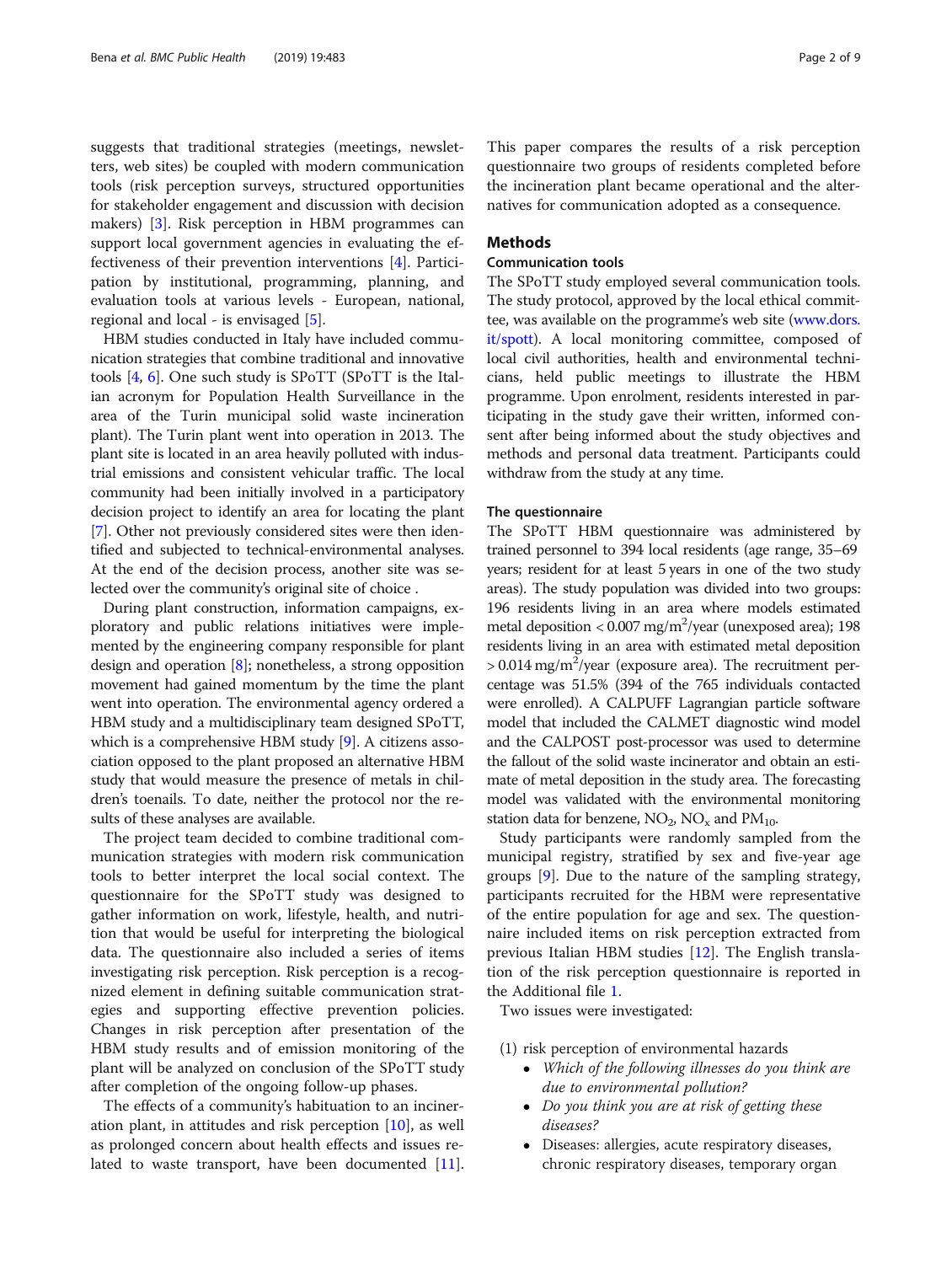damage, liver damage, cancer, leukaemia, congenital defects. The response was on a Likert-type scale from 1 to 4 where 1 indicated certain; 2 very probable; 3 quite probable; 4 not very probable; plus an additional response of "don't know".

- Which of these events concern or disturb you most?
- Natural environmental calamities (floods, severe weather events, earthquakes) and anthropogenic hazards (noise, dangerous good transport, nuclear plant accidents, waste management, water and air pollution, hazardous industries, fires). The response was on a Likert-type scale from 1 to 4 where 1 indicated extremely; 2 very; 3 not very; 4 not at all; and an additional response of "don't know".

(2) level of environmental information

- Do you feel well informed about environmental hazards?
- The response was on a Likert-type scale from 1 to 4 where 1 indicated extremely informed; 2 very informed; 3 not very informed; 4 not informed at all; plus an additional response of "don't know".
- Which of the following media do you prefer? National TV; local TV; local newspapers; Internet; other.
- Which source of information do you trust most? Local institutions and authorities; health care providers; environmental associations, other.

A large section of the HBM questionnaire included items investigating biological data, socio-demographic information, and state of health (sex, age, marital status, place of birth, level of education, having children, self-perceived health status). Part of this information was used in the analyses of the risk perception questionnaire to better identify differences in risk perception among categories.

### Statistical analysis

For each item, the absolute frequencies and percentages for each category of responses were calculated on the total sample of 394 individuals. To determine the differences in risk perception between the two groups (exposed vs. unexposed), Poisson regressions were performed to estimate prevalence ratios (PRs). Dependent variables were dichotomous: 1 denoted certain, very probable and 0 denoted quite probable, not very probable. The 'don't know' responses were excluded from the analysis.

In a first set of analyses, concern about natural calamities, anthropogenic hazards, and waste management were dependent variables. The independent variables included in the multivariate model were: exposure area (exposed; unexposed), sex, age band (35–45, 46–55; 55+ years), place of birth (North; Centre-South; foreign), level of education (primary or lower secondary school education; upper secondary education; post secondary and tertiary education), marital status (single or widow/ er); married/cohabiting, separated/divorced), with children (Yes; No), self-perceived health (good/poor state of health). Perceived health was self-assessed on a scale from 1 to 10, scores > 7 indicated a good state of health and scores ≤7 indicated a poor state of health. Occupational exposure (workplace exposure to dust, chemicals, radiation, etc.) that could have affected the risk perception pattern was not included in the analyses due to the low number of participants who reported such exposure.

In a second set of analyses, the variables related to opinions about environmental pollution-related diseases and the risk associated with developing them were dependent variables and the previous were independent variables. A 95% confidence interval (CI) was calculated. All statistical analyses were performed using SAS 9.2 software (SAS Institute Inc., Cary, NC, USA).

# Results

The distribution by sex and age was the same for both groups (Table [1\)](#page-3-0), as expected according to the sampling strategy. The average age was 52 years in both groups. The unexposed group was composed of more respondents with a higher education level (high school or college), whereas the exposed group was made up of more married or cohabiting respondents and respondents with children.

Anthropogenic hazards were of greater concern than natural calamities (Fig. [1](#page-4-0)). Overall, air pollution was of greatest concern expressed by the sample: more than 80% of the respondents stated they were extremely or very worried about air pollution. This was followed by concern about waste management, with more than 70% of respondents stating they were extremely or very concerned about it.

The exposed group was more concerned than the unexposed group about natural and anthropogenic hazards, after adjusting for all the other variables included in the model (Table [2\)](#page-5-0). For the other variables, the prevalence ratio for anthropogenic hazards was almost always near 1, indicating no differences between categories. As regards natural calamities, the results showed that the probability of being concerned was almost three times higher for women than for men (PR 2.77, CI 1.62–4.73). As compared with respondents aged over 55 years, concern was lower among the 35–45 age group (PR 0.50, CI 0.25– 1.03). Over 60% of respondents stated that allergies, acute and chronic respiratory diseases, as well as different types of cancer were probably associated with environmental pollution. In contrast, only 25–30% of respondents were certain or considered it as very probable that they were at risk of developing these diseases (Fig. [1\)](#page-4-0).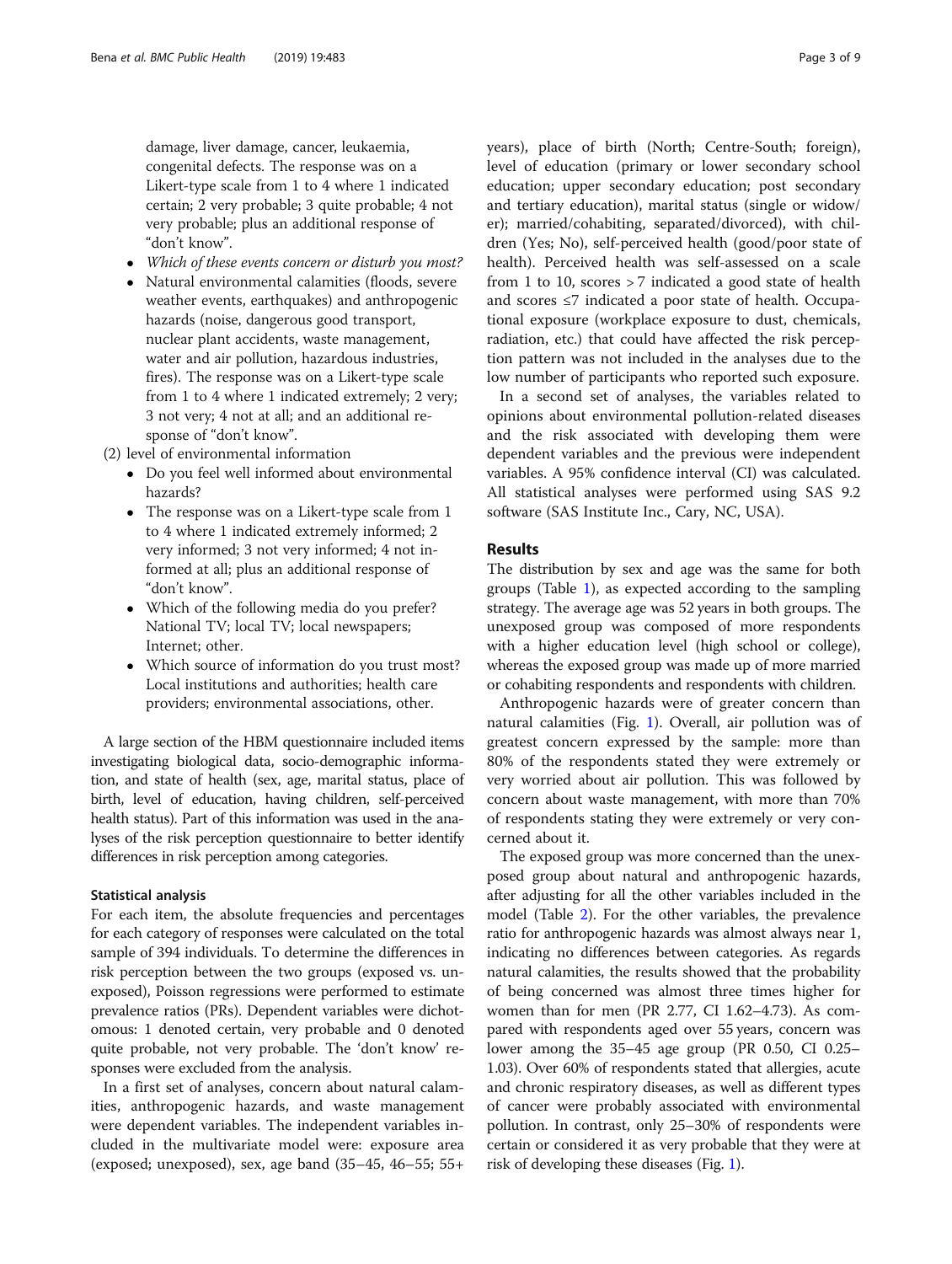#### <span id="page-3-0"></span>**Table 1** Characteristics of the sample  $(N = 394)$

|                          | Unexposed |               | Exposed |               | Total |      |
|--------------------------|-----------|---------------|---------|---------------|-------|------|
|                          | No.       | $\frac{0}{0}$ | No.     | $\frac{0}{0}$ | No.   | $\%$ |
| Sex (Males)              | 98        | 50.0          | 97      | 49.0          | 195   | 49.5 |
| Place of birth           |           |               |         |               |       |      |
| North                    | 120       | 61.2          | 128     | 64.6          | 248   | 62.9 |
| Centre-South and Islands | 61        | 31.1          | 64      | 32.3          | 125   | 31.7 |
| Foreign                  | 15        | 7.7           | 6       | 3.0           | 21    | 5.3  |
| Marital Status           |           |               |         |               |       |      |
| Married/cohabiting       | 151       | 77.4          | 163     | 82.3          | 314   | 80.0 |
| Separated/divorced       | 11        | 5.6           | 14      | 7.0           | 25    | 6.4  |
| Single/Widow/er          | 33        | 16.9          | 21      | 10.6          | 54    | 13.7 |
| Children (Yes)           | 149       | 76.0          | 166     | 83.8          | 315   | 79.9 |
| Age class (yrs)          |           |               |         |               |       |      |
| $30 - 45$                | 58        | 29.6          | 57      | 28.8          | 115   | 29.2 |
| $45 - 55$                | 61        | 31.1          | 63      | 31.8          | 124   | 31.5 |
| > 55                     | 77        | 39.3          | 78      | 39.4          | 155   | 39.3 |
| Level of Education*      |           |               |         |               |       |      |
| Primary/lower secondary  | 68        | 35.1          | 91      | 46.0          | 159   | 40.5 |
| Upper secondary          | 79        | 40.7          | 86      | 43.4          | 165   | 42.1 |
| Post secondary           | 47        | 24.2          | 21      | 10.6          | 68    | 17.3 |
| Self-perceived health    |           |               |         |               |       |      |
| Good                     | 132       | 67.4          | 141     | 71.4          | 273   | 69.3 |
| Poor                     | 64        | 32.7          | 57      | 28.8          | 121   | 30.7 |

 $\mathrm{s}$ ignificant difference between exposed and unexposed ( $p$ -value of chi-square test  $< 0.05$ )

When we controlled for all the other variables, we noted that the exposed group thought it more probable that the diseases were due to pollution, even though the prevalence ratio was not statistically significant (Table [3](#page-6-0)). Women in general considered it more probable than men that the diseases might be due to pollution, particularly allergies, liver damage, cancer, leukaemia, and congenital defects. Respondents with children stated that they thought it more probable that allergies and chronic respiratory diseases were caused by air pollution. Respondents with a higher level of education thought it more probable that, except for cancer the other diseases might be due to pollution.

The exposed group perceived themselves to be much more at risk than the unexposed group, with prevalence ratio of > 1.5 and statistically significant for all diseases. Again, women stated they felt more at risk than men. Respondents with children considered themselves more at risk than those without children. No clear pattern emerged for educational level. Respondents declaring a poor state of health felt more at risk for developing disease, except temporary organ damage, than those who declared a good state of health. As compared with respondents born in the north of the country, those born elsewhere felt less at risk for developing disease and thought they were sufficiently well informed about environmental risks: the prevalence was slightly higher in the exposed compared to the unexposed group (86.4% vs. 78.5%). As regards media sources of information, the main source was national television (47%). Finally, 39% of respondents thought that health care providers were the most reliable source of information, followed by environmental associations (27%), and local authorities and agencies (25%).

# **Discussion**

For most of the aspects under investigation, the residents living closer to the incineration plant expressed greater concern than those living far from it. Anthropogenic hazards generated more concern than natural hazards. Our results are shared by a previous study conducted in Italy: people living in industrial areas are noted to have greater risk perception than those living in areas where natural hazards are present [[4\]](#page-8-0). Salvati et al. [[13](#page-8-0)] found that people in Italy feel more vulnerable to anthropogenic than natural risk. Public acceptance of anthropogenic risk is influenced by trust and local experience. Furthermore, it is conditioned and constantly revised by information from multiple sources, including the media, and by the influence of peers and others: communication plans must have reliable tools to support such elements. In line with the literature, we found an inverse proportion between greater risk perception and greater distance from the incineration plant [\[10](#page-8-0), [14\]](#page-8-0). Indeed, risk perception is the most important predictor of attitudes towards an incineration plant: when negative, such attitudes are not simply due to personal interests (NIMBY syndrome) but rather are related to the perception of unequal distribution of the consequences and the way decision processes are managed. This is especially true for newly constructed plants, as seen also in Turin, where the concern of the residents living closest to the plant was high due to the injustice they felt because their choice of incineration site was overridden by extraneous forces.

The situation is more complex concerning plants that have been in operation for many years. In Modena, for example, where the incineration plant has been operational for more than 30 years, no relationship was found between residence near the plant and citizens' attitudes toward it  $[6]$  $[6]$ . Cavazza et al. found that the level of risk perception, the amount of knowledge, the degree of involvement, and the level of cognitive and affective ambivalence are important aspects that define the attitude of the local communities towards a plant. Turin institutions need to take into account all of these processes and adopt continuous communication planning not only during plant construction or after a problem occurs, but also during plant operation in order to foster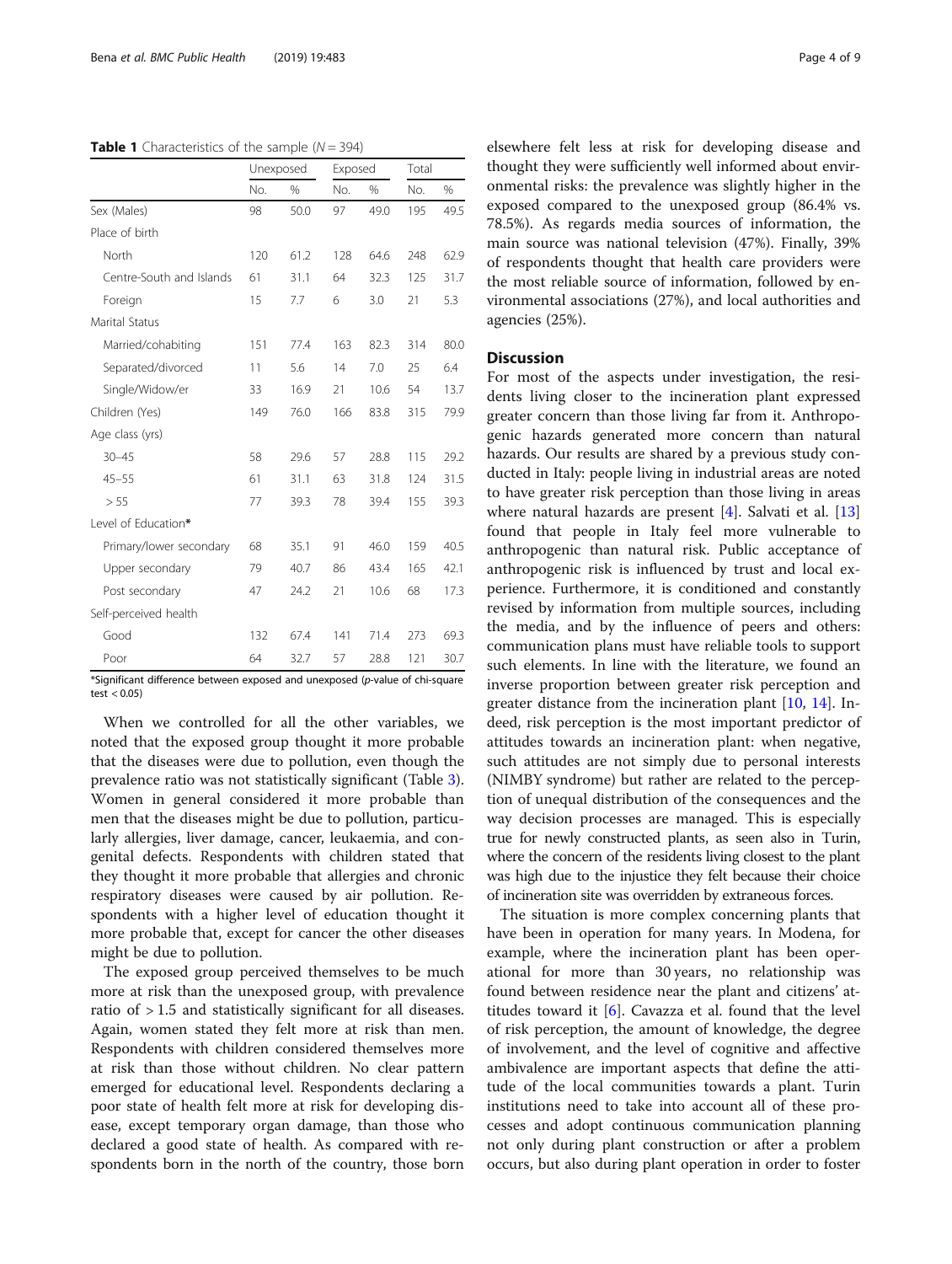<span id="page-4-0"></span>

trust, participation and active involvement of the community, particularly the residents living near the incineration plant site. The questionnaire investigating risk perception was repeated during the latest follow-up of the HBM study: analysis of the responses, which is ongoing, will allow to detect effectiveness of actions undertaken.

There were no significant differences between the two groups regarding health risk perception of environmental pollution-related diseases. Nevertheless, only the exposed believed they were at risk for developing such diseases. This reveals an overall concern about environmental issues, but with differential perception according to the area of residence. The diseases that trigger a response of greater concern are those related to cancer, respiratory problems, and allergies. The concern about congenital defects was significantly higher than about other diseases. This points toward one of the major problems of risk perception: the not always founded relationship between what constitutes a source of anxiety for the community and the actual existence of a health risk. Indeed, congenital defects are rare events, much more rare than other diseases. Furthermore the literature indicates limited evidence of increased risk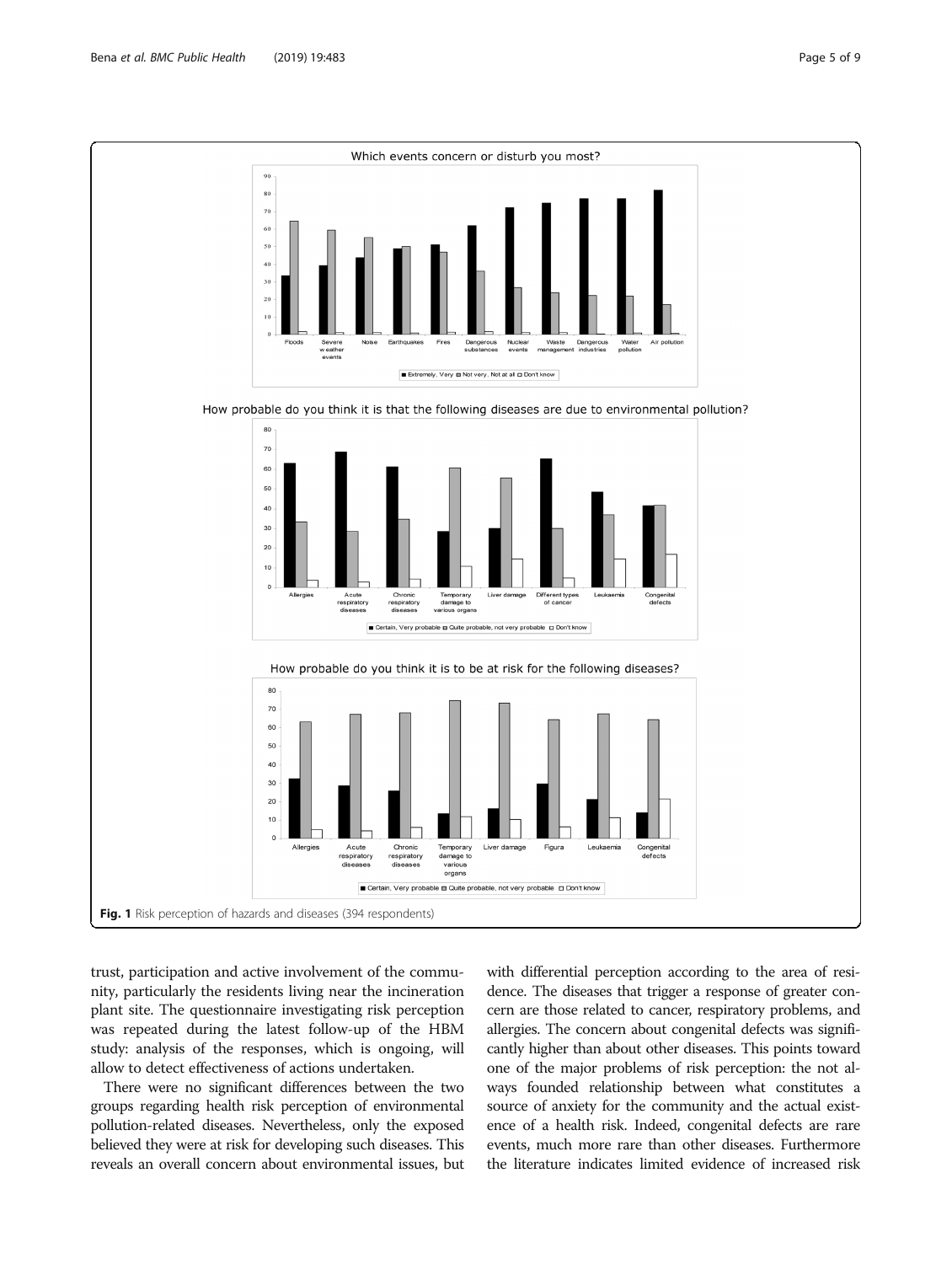|                                                  | Natural hazards     | Anthropogenic hazards | Waste management    |
|--------------------------------------------------|---------------------|-----------------------|---------------------|
| Exposure (vs. Unexposed)                         |                     |                       |                     |
| Exposed                                          | $1.61(0.99 - 2.61)$ | $1.35(1.03 - 1.77)$   | $1.19(0.94 - 1.50)$ |
| Sex (vs. Males)                                  |                     |                       |                     |
| Females                                          | $2.77(1.62 - 4.73)$ | $1.20(0.92 - 1.58)$   | $1.10(0.87 - 1.40)$ |
| Marital Status (vs. Married/cohabiting)          |                     |                       |                     |
| Single/Widow/er                                  | $1.24(0.61 - 2.50)$ | $1.01(0.66 - 1.56)$   | $1.02(0.70 - 1.47)$ |
| Separated/divorced                               | $0.76(0.30 - 1.92)$ | $0.94(0.55 - 1.61)$   | $0.82$ (0.49-0.38)  |
| Self-perceived health (vs. Good)                 |                     |                       |                     |
| Poor                                             | $1.31(0.81 - 2.10)$ | $1.04(0.78 - 1.39)$   | $0.99(0.77 - 1.28)$ |
| Place of birth (vs. North)                       |                     |                       |                     |
| Centre-South and Islands                         | $1.31(0.79 - 2.18)$ | $0.98(0.72 - 1.34)$   | $1.04(0.80 - 1.37)$ |
| Foreign                                          | $1.08(0.33 - 3.54)$ | $1.08(0.59 - 1.97)$   | $0.92(0.53 - 1.60)$ |
| With children (vs. No)                           |                     |                       |                     |
| Yes                                              | $1.10(0.54 - 2.23)$ | $1.09(0.74 - 1.59)$   | $1.08(0.78 - 1.51)$ |
| Age class (vs. $> 55$ yrs)                       |                     |                       |                     |
| (30.45)                                          | $0.50(0.25 - 1.03)$ | $0.82(0.57 - 1.18)$   | $0.94(0.69 - 1.28)$ |
| (45.55)                                          | $0.99(0.59 - 1.67)$ | $1.19(0.88 - 1.62)$   | $1.09(0.83 - 1.44)$ |
| Level of Education (vs. Primary/lower secondary) |                     |                       |                     |
| Upper secondary                                  | $0.89(0.54 - 1.48)$ | $1.02(0.76 - 1.37)$   | $0.99(0.76 - 1.29)$ |
| Post secondary                                   | $0.44(0.16 - 1.16)$ | $0.89(0.58 - 1.36)$   | $1.08(0.76 - 1.54)$ |

<span id="page-5-0"></span>Table 2 Differences in perception of natural and anthropogenic hazards and waste management: Prevalence ratio adjusted for all other variables (CI 95%)

for certain types of cancer  $[15]$  $[15]$  and for congenital defects as a whole [\[16\]](#page-8-0). These studies, however, mainly refer to old plants and have several methodological flaws which restrict the validity of the results (exposure assessment is often poor; the analyses are at an ecological level, with no control for potential individual confounders or reference to few individuals; little information is given on confounding factors). Studies conducted in Italy have indicated an increase in preterm birth [\[17,](#page-8-0) [18](#page-8-0)] and effects of air pollution on respiratory diseases among men [\[19](#page-8-0)]. To summarize, the order of magnitude of the risks described in the literature could differ from what people perceive.

Other examples are documented in the study by Salvati et al. that showed that perception of the threat posed by geohydrological events does not effectively match the risk posed by landslides and floods to the local population [\[13](#page-8-0)]. In such cases promotion of a scientific citizenry could set the basis for everyone, even those with a lower level of education, to understand the main scientific issues and form an educated, informed opinion. As regards the Turin incineration plant, plant construction was accompanied by information campaigns, exploratory and public relations initiatives; however, interruption of the participatory decision-making process for identifying the plant site disoriented the local community and fuelled opposition to its construction [[8\]](#page-8-0). The HBM study will need to be accompanied by periodic reporting of the results, both to those directly involved in the HBM and to the overall community. A final crucial point is to ensure efficient knowledge transfer from the HBM study to local policy makers in order to facilitate an evidence-based risk governance.

Questionnaire respondents expressed the highest percentage of trust (39%) in health care providers; nonetheless, a general lack of trust can be observed in the percentage of responses classified as "other", especially among the exposed group (28% vs. 9%). Higher trust in environmental associations might have been expected, given that their websites disseminated numerous reports opposing plant construction during the period when the interviews were conducted. In addition, a citizens movement openly protesting against plant construction organised and advertised an alternative study that would purportedly demonstrate metal deposition in children's nails.

Only a quarter of the respondents stated that they placed trust in the local institutions, with a slightly lower percentage noted for the exposed group (21% vs. 29%). Such mistrust was probably also a result of the participatory decision process which, as mentioned above, was started but then stopped when construction on the plant was begun. Since the trust of local communities in the public institutions remains a fundamental problem to be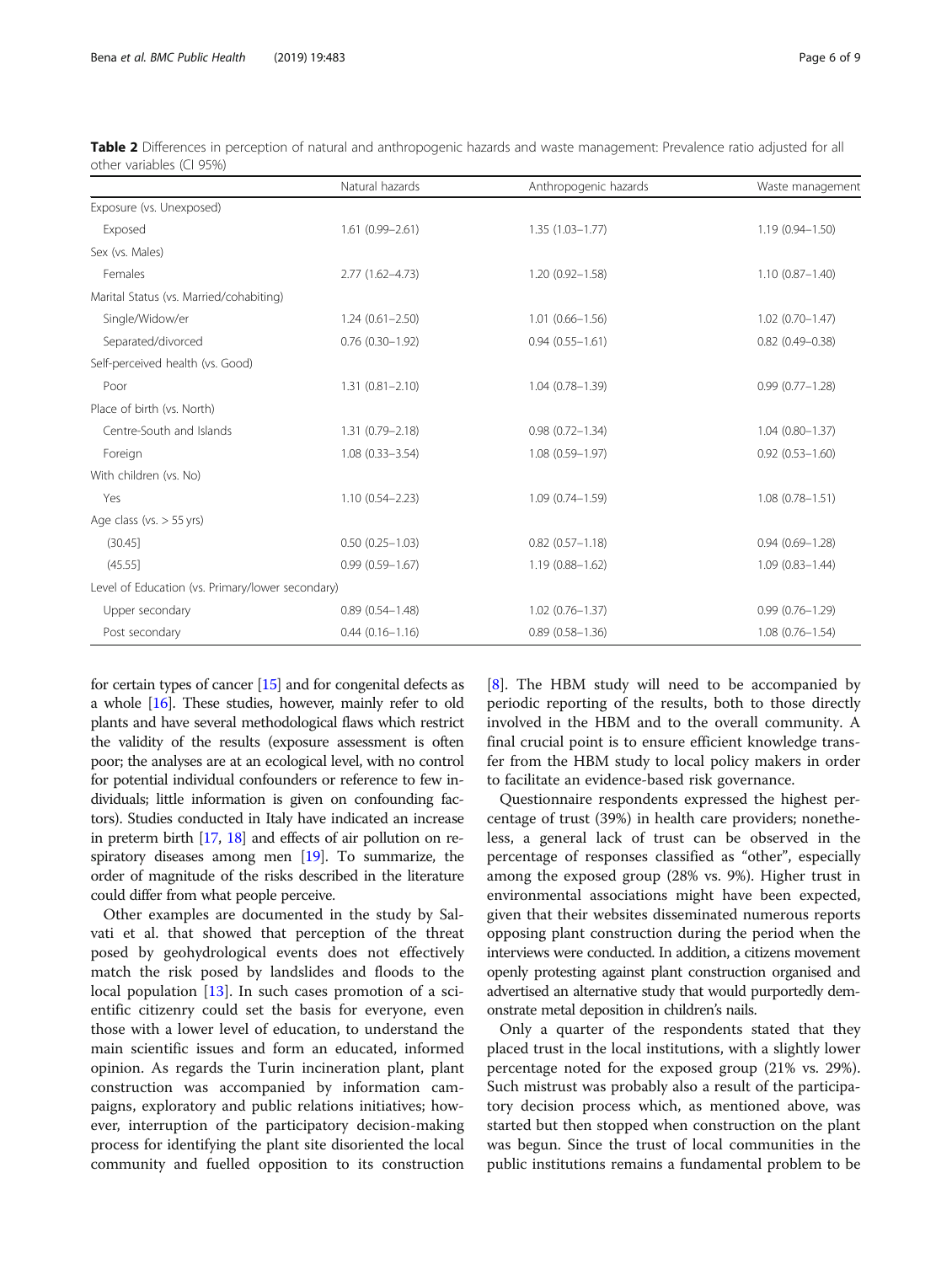| Page / of |  |
|-----------|--|
|           |  |

<span id="page-6-0"></span>

| Table 3 Differences in perception of risk of contracting an environmental pollution-related disease and risk of disease: Prevalence |  |  |
|-------------------------------------------------------------------------------------------------------------------------------------|--|--|
| ratio adjusted for all other variables (CI 95%)                                                                                     |  |  |

| and dajasted for all other variables (er ss70)                                                            | Allergies | Acute respiratory<br>diseases                 | Chronic respiratory Temporary organ Liver<br>diseases | damage                 | damage | Cancer                                                                        | Leukaemia | Congenital<br>defects                                                |
|-----------------------------------------------------------------------------------------------------------|-----------|-----------------------------------------------|-------------------------------------------------------|------------------------|--------|-------------------------------------------------------------------------------|-----------|----------------------------------------------------------------------|
| How probable do you think it is that the following diseases are due to environmental pollution?           |           |                                               |                                                       |                        |        |                                                                               |           |                                                                      |
| Exposure (vs. Unexposed)                                                                                  |           |                                               |                                                       |                        |        |                                                                               |           |                                                                      |
| Exposed                                                                                                   |           | 1.02 (0.79-1.31) 1.09 (0.85-1.40)             | $1.09(0.84 - 1.42)$                                   | 1.15 (0.79-1.69)       |        | 1.19 (0.82-1.73) 1.12 (0.87-1.44) 1.36 (1.01-1.83) 1.29 (0.94-1.78)           |           |                                                                      |
| Sex (vs. Males)                                                                                           |           |                                               |                                                       |                        |        |                                                                               |           |                                                                      |
| Females                                                                                                   |           | $1.20(0.92-1.55)$ $1.03(0.81-1.32)$           | $1.06(0.82 - 1.38)$                                   | $1.02(0.69 - 1.49)$    |        | 1.15 (0.79-1.67) 1.16 (0.90-1.49) 1.18 (0.88-1.59) 1.18 (0.86-1.63)           |           |                                                                      |
| Marital Status (vs. Married/cohabiting)                                                                   |           |                                               |                                                       |                        |        |                                                                               |           |                                                                      |
| Single/Widow/er                                                                                           |           | $1.12$ (0.75-1.65) $1.17$ (0.80-1.70)         | $1.14(0.76 - 1.72)$                                   | $1.13(0.62 - 2.07)$    |        | 1.30 (0.75-2.25) 1.02 (0.69-1.51) 1.13 (0.73-1.76) 1.14 (0.71-1.84)           |           |                                                                      |
| Separated/<br>divorced                                                                                    |           | $1.00$ (0.61-1.66) $1.10$ (0.68-1.78)         | $1.02(0.61 - 1.72)$                                   | $1.02$ $(0.47 - 2.23)$ |        | $0.55$ (0.20-1.51) $0.81$ (0.46-1.44) $0.94$ (0.53-1.67) $0.87$ (0.45-1.67)   |           |                                                                      |
| Self-perceived health (vs. Good)                                                                          |           |                                               |                                                       |                        |        |                                                                               |           |                                                                      |
| Poor                                                                                                      |           | $1.08$ (0.83-1.42) 0.97 (0.75-1.27)           | $0.91(0.68 - 1.22)$                                   | $0.87$ $(0.57 - 1.33)$ |        | $0.88$ (0.59-1.33) $0.99$ (0.75-1.30) 1.07 (0.78-1.46) 1.08 (0.77-1.52)       |           |                                                                      |
| Place of birth (vs. North)                                                                                |           |                                               |                                                       |                        |        |                                                                               |           |                                                                      |
| Centre-South and<br>Islands                                                                               |           | $0.97$ $(0.72-1.31)$ 1.06 $(0.80-1.42)$       | $1.08(0.79 - 1.46)$                                   | 1.37 (0.89-2.11)       |        | 1.27 (0.83-1.93) 0.99 (0.74-1.33) 1.05 (0.75-1.46) 1.02 (0.70-1.48)           |           |                                                                      |
| Foreign                                                                                                   |           | $0.87$ $(0.48 - 1.58)$ 1.04 $(0.61 - 1.79)$   | $0.99(0.54 - 1.14)$                                   | $1.16(0.50 - 2.73)$    |        | 0.94 (0.37-2.38) 0.76 (0.39-1.51) 0.70 (0.31-1.61) 0.84 (0.37-1.95)           |           |                                                                      |
| With children (vs. No)                                                                                    |           |                                               |                                                       |                        |        |                                                                               |           |                                                                      |
| Yes                                                                                                       |           | 1.23 (0.86-1.76) 1.04 (0.74-1.46)             | $1.27(0.87 - 1.84)$                                   | $1.16(0.67 - 2.03)$    |        | 1.07 (0.63-1.82) 1.16 (0.80-1.66) 1.28 (0.84-1.97) 1.19 (0.75-1.88)           |           |                                                                      |
| Age class ( $vs. > 55$ yrs)                                                                               |           |                                               |                                                       |                        |        |                                                                               |           |                                                                      |
| (30.45)                                                                                                   |           | $0.91$ $(0.65 - 1.28)$ 1.00 $(0.73 - 1.38)$   | $1.06(0.76 - 1.49)$                                   | $0.85(0.52 - 1.40)$    |        | $0.77$ $(0.48-1.25)$ 1.12 $(0.81-1.55)$ 0.93 $(0.64-1.37)$ 1.04 $(0.69-1.56)$ |           |                                                                      |
| (45.55)                                                                                                   |           | $1.08$ (0.79-1.46) $1.09$ (0.81-1.46)         | $1.04(0.76 - 1.42)$                                   | $0.81$ $(0.51 - 1.27)$ |        | $0.81$ $(0.52-1.27)$ 1.14 $(0.84-1.54)$ 0.93 $(0.66-1.32)$ 0.81 $(0.55-1.19)$ |           |                                                                      |
| Level of Education (vs. Primary/lower secondary)                                                          |           |                                               |                                                       |                        |        |                                                                               |           |                                                                      |
| Upper secondary                                                                                           |           | $1.21$ (0.90-1.62) $1.16$ (0.88-1.53)         | $1.35(1.00-1.82)$                                     | 1.22 (0.73-2.04)       |        | 1.40 (0.91-2.14) 1.01 (0.76-1.34) 1.17 (0.84-1.63) 1.15 (0.81-1.64)           |           |                                                                      |
| Post secondary                                                                                            |           | 1.29 (0.88-1.90) 1.11 (0.77-1.62)             | $1.30(0.88 - 1.93)$                                   | 1.31 (0.74-2.33)       |        | 1.22 (0.68-2.19) 0.99 (0.67-1.45) 1.09 (0.69-1.73) 1.00 (0.61-1.65)           |           |                                                                      |
| How probable do you think it is to be at risk for the following environmental pollution-related diseases? |           |                                               |                                                       |                        |        |                                                                               |           |                                                                      |
| Exposure (vs. Unexposed)                                                                                  |           |                                               |                                                       |                        |        |                                                                               |           |                                                                      |
| Exposed                                                                                                   |           | $1.61$ $(1.11-2.33)$ $1.63$ $(1.10-2.41)$     | $1.56(1.04 - 2.35)$                                   | 3.66 (1.86-7.19)       |        |                                                                               |           | 2.95 (1.64-5.32) 3.32 (2.11-5.22) 4.55 (2.54-8.14) 6.31 (2.81-14.16) |
| Sex (vs. Males)                                                                                           |           |                                               |                                                       |                        |        |                                                                               |           |                                                                      |
| Females                                                                                                   |           | 1.52 (1.06-2.20) 1.39 (0.94-2.04)             | $1.43(0.96 - 2.15)$                                   | 1.49 (0.84-2.64)       |        | 1.33 (0.79-2.25) 1.14 (0.78-1.67) 1.28 (0.80-2.03) 1.19 (0.67-2.10)           |           |                                                                      |
| Marital Status (vs. Married/cohabiting)                                                                   |           |                                               |                                                       |                        |        |                                                                               |           |                                                                      |
| Single/Widow/er                                                                                           |           | $0.98$ $(0.56-1.71)$ $0.81$ $(0.43-1.52)$     | $0.68$ $(0.34 - 1.38)$                                | $1.03(0.41 - 2.59)$    |        | 1.25 (0.52-2.99) 0.97 (0.50-1.87) 0.78 (0.34-1.81) 1.55 (0.65-3.71)           |           |                                                                      |
| Separated/<br>divorced                                                                                    |           | $0.55$ $(0.24 - 1.26)$ $0.68$ $(0.29 - 1.57)$ | $0.79(0.34 - 1.83)$                                   | $1.34(0.51 - 3.49)$    |        | 1.08 (0.42-2.80) 0.94 (0.45-1.97) 0.90 (0.38-2.12) 0.91 (0.32-2.63)           |           |                                                                      |
| Self-perceived health (vs. Good)                                                                          |           |                                               |                                                       |                        |        |                                                                               |           |                                                                      |
| Poor                                                                                                      |           | 1.66 (1.15–2.39) 1.35 (0.91–2.00)             | 1.54 (1.02-2.32)                                      | $0.81$ $(0.43 - 1.53)$ |        | 1.06 (0.61-1.84) 1.17 (0.78-1.74) 1.04 (0.64-1.68) 1.34 (0.76-2.36)           |           |                                                                      |
| Place of birth (vs. North)                                                                                |           |                                               |                                                       |                        |        |                                                                               |           |                                                                      |
| Centre-South and<br>Islands                                                                               |           | 1.63 (1.09-2.44) 1.33 (0.87-2.03)             | 1.22 (0.78-1.91)                                      | 1.81 (0.98-3.34)       |        | 1.47 (0.85-2.57) 1.16 (0.76-1.75) 1.36 (0.84-2.21) 1.41 (0.78-2.56)           |           |                                                                      |
| Foreign                                                                                                   |           | $1.03$ $(0.41 - 2.58)$ 0.21 $(0.03 - 1.53)$   | $0.22$ (0.03-1.57)                                    | $0.67$ (0.09-5.04)     |        | $0.50$ (0.07-3.72) $0.72$ (0.22-2.32) $0.74$ (0.17-3.10) $0.55$ (0.07-4.10)   |           |                                                                      |
| With children (vs. No)                                                                                    |           |                                               |                                                       |                        |        |                                                                               |           |                                                                      |
| Yes                                                                                                       |           | 1.27 (0.75-2.16) 1.20 (0.68-2.09)             | $1.23(0.68 - 2.22)$                                   | 1.29 (0.54-3.07)       |        | 1.90 (0.75-4.81) 1.35 (0.74-2.48) 1.16 (0.56-2.40) 1.28 (0.53-3.10)           |           |                                                                      |
| Age class ( $vs. > 55$ yrs)                                                                               |           |                                               |                                                       |                        |        |                                                                               |           |                                                                      |
| (30.45)                                                                                                   |           | 2.06 (1.26-3.36) 1.41 (0.87-2.29)             | 1.40 (0.84-2.33)                                      | 1.11 (0.54-2.26)       |        | 1.30 (0.67-2.52) 1.02 (0.62-1.68) 0.94 (0.51-1.71) 0.94 (0.44-2.00)           |           |                                                                      |
| (45.55)                                                                                                   |           | 1.89 (1.21-2.94) 1.10 (0.69-1.75)             | $1.09(0.67 - 1.77)$                                   | $0.77$ $(0.39 - 1.53)$ |        | $0.90$ (0.49-1.66) $0.96$ (0.62-1.49) $0.89$ (0.53-1.49) $0.88$ (0.46-1.70)   |           |                                                                      |
| Level of Education (vs. Primary/lower secondary)                                                          |           |                                               |                                                       |                        |        |                                                                               |           |                                                                      |
| Upper secondary                                                                                           |           | 1.31 (0.88-1.94) 1.21 (0.80-1.84)             | $1.05(0.68 - 1.63)$                                   | $1.32(0.71 - 2.43)$    |        | $0.69$ (0.40-1.21) $0.86$ (0.57-1.30) $0.83$ (0.51-1.37) $0.74$ (0.40-1.37)   |           |                                                                      |
| Post secondary                                                                                            |           | $0.87$ $(0.47-1.60)$ $0.90$ $(0.48-1.71)$     | $0.93(0.49 - 1.76)$                                   | $1.30(0.52 - 3.25)$    |        | $0.47$ (0.17-1.25) $0.78$ (0.41-1.48) $0.67$ (0.30-1.50) $0.82$ (0.32-2.07)   |           |                                                                      |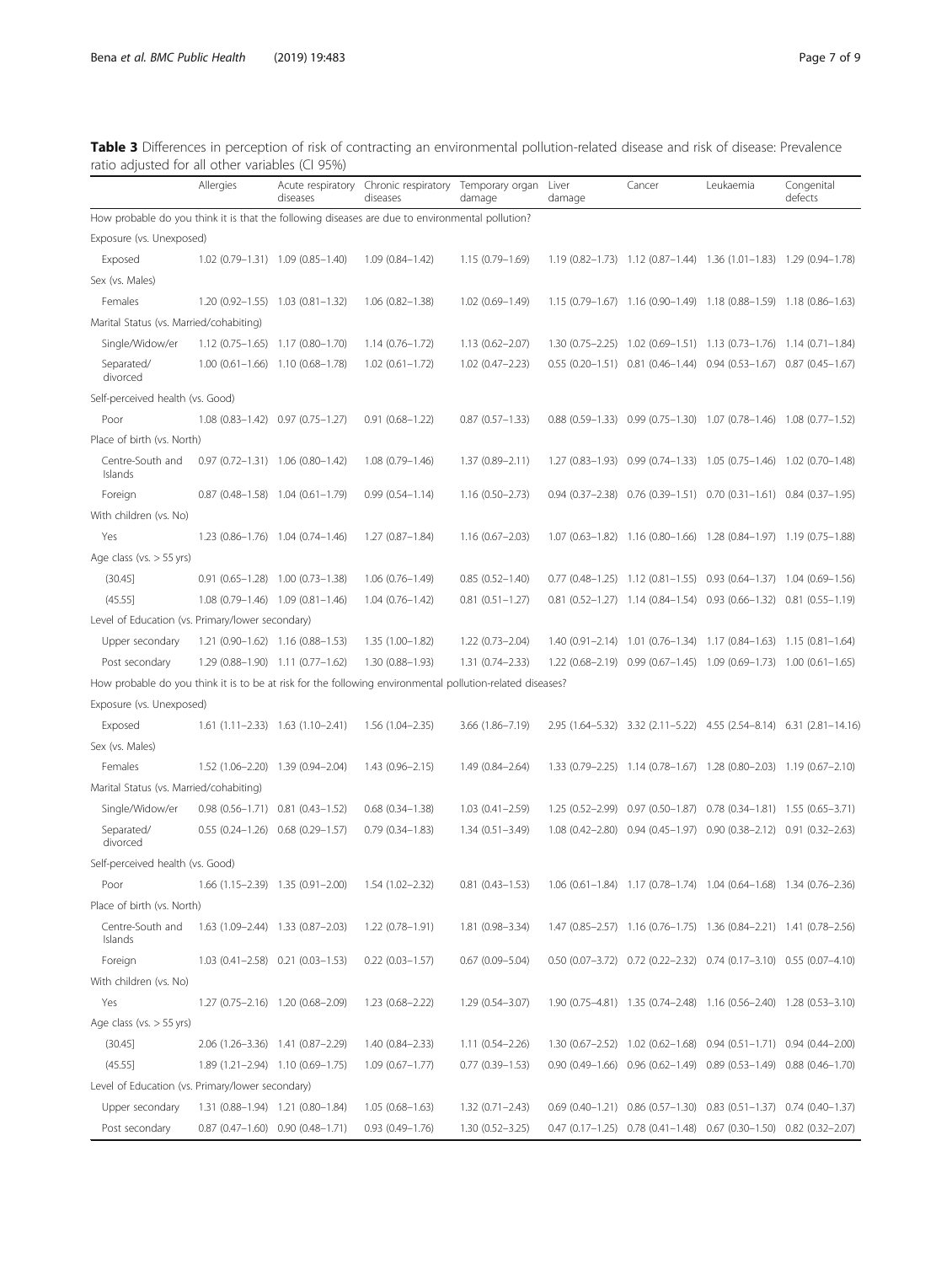<span id="page-7-0"></span>addressed, putting in place actions to acquire the public's trust and keep it is of paramount importance [\[20](#page-8-0)]. Nevertheless, there are academics who relativise the importance of risk communication, considering it more important to define rules and procedures that are well-understood and accepted by local communities, enabling effective participation and clear information [\[21](#page-8-0)]. The lack of trust could paradoxically have a positive effect since it may stimulate critical thinking and, consequently, more careful analysis of the problems and possible solutions. It can be assumed that most people have limited technical knowledge and that only the really motivated will take an interest in the topic and seek further information. Therefore, the most critical issue in the communication process is not the transmission of a large quantity of information, but rather the reputation of the sources. In the Turin case-study, the level of trust in health care providers, although better than the others, could be increased over time: objectives, timing, limits and uncertainties must be clearly defined, keeping the promises made and reporting on the problems as they arise.

### Conclusions

The risk perception questionnaire completed by the citizens participating in the Turin HBM project provided a better understanding and interpretation of the social context in question. The residents living close to the incineration plant were more concerned than those living more distant from the plant, especially with regard to anthropogenic hazards. Indeed, as compared with the unexposed group, more people in the exposed group stated that certain diseases were related to environmental pollution and they perceived themselves as being at greater risk for developing pollution-related diseases.

The information gleaned from the questionnaire was then incorporated into the design of the communication tools. From the outset, a communication plan was developed which, based on international guidelines [\[22](#page-8-0)], identified the relevant audience, the most appropriate strategies and tools to ensure the transferability of useful information to all subjects and ensure transparency of the message transferred to population. Communication with local policy-makers takes place in the public arena (in the presence of the local community) within the scope of a Local Control Committee which meets regularly. There is an area on the regional health documentation centre website [\(www.dors.it/spott\)](http://www.dors.it/spott) where the documents concerning the programme are posted in a timely manner, as well as a summary of the literature on solid waste incineration plants and their effects on health. Valuable information can also be sourced via videos on YouTube. There is an e-mail address through which citizens can request clarification. The authors think that these measures might contribute to: decrease

the difference in risk perception between the two groups; increase trust in health care providers and local authorities. The change in risk perception after presentation of the results of the HBM study and monitoring of the plant emissions will be analyzed after completion of the ongoing follow-up phases.

# Additional file

[Additional file 1:](https://doi.org/10.1186/s12889-019-6808-z) Risk perception questionnaire. Contains all the questions regarding the risk perception section. (DOCX 17 kb)

#### Abbreviations

CI: Confidence Interval; HBM: Human Biomonitoring; PR: Prevalence Ratio; RP: Risk Perception; SPoTT: Population health Surveillance in the area of the Turin municipal solid waste incineration plant

#### Acknowledgements

The authors thank the members of the Scientific Committee, Silvia Candela, Benedetto Terracini, Francesco Forastiere, and the SPoTT study working group.

#### Funding

The SPoTT study is supported by a financial grant from the Metropolitan Area of Turin (resolution n. 409–18423/2014 of 06/06/2014). The Metropolitan Area of Turin had no role in the design of the study, interpretation of the results, or writing of the paper.

#### Availability of data and materials

The datasets generated and analysed during the current study are not publicly available due to privacy reasons.

#### Authors' contributions

AB and EC designed the study. EP and GS collected the study data. MG and EF performed the statistical analysis. AB, MG, MO, and EF commented on the analyses and wrote the manuscript draft. All authors have read and approved the final manuscript.

#### Ethics approval and consent to participate

All procedures were in accordance with the Italian ethical standards and the 1964 Helsinki Declaration and its later amendments or comparable ethical standards. SPoTT received approval from the relevant local ethical committee (San Luigi Gonzaga Hospital, Orbassano, Italy – Procedure n. 25/2013). All participants signed a written informed consent to take part in the study under the specified conditions.

#### Consent for publication

Not applicable.

### Competing interests

The authors declare that they have no competing interests.

#### Publisher's Note

Springer Nature remains neutral with regard to jurisdictional claims in published maps and institutional affiliations.

#### Author details

<sup>1</sup>Department of Epidemiology, ASL TO3, Via Sabaudia 164, 10095 Grugliasco, TO, Italy. <sup>2</sup> Environmental Epidemiological Unit, Regional Environmental Protection Agency, Piedmont Region, Via Pio VII 9, 10135 Torino, Italy. <sup>3</sup>Department of hygiene and health prevention, Environmental Health Unit, ATS Pavia, Pavia, Italy. <sup>4</sup>Prevention Department, ASL TO3, Collegno, Torino, Italy. <sup>5</sup>Prevention Department, ASL City of Turin, Torino, Italy.